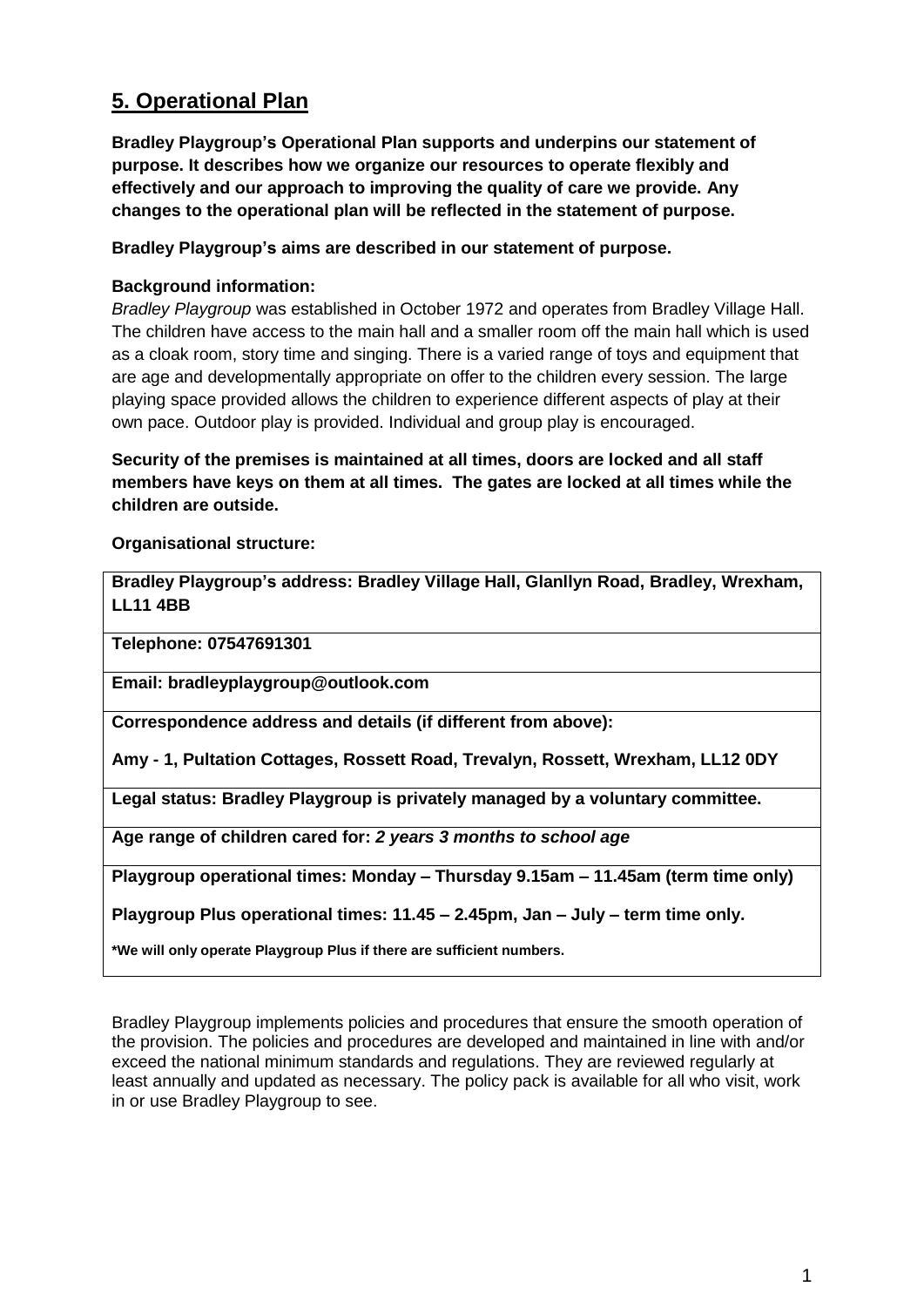# **Staffing roles and responsibilities:**

Bradley Playgroup

Recruits, vets and employs 2 *s*taff and temporary staff, when required, in line with regulatory requirements.

- Maintains or exceeds legal qualification levels.
- Develops and maintains staff training plans and the continual professional development plans reflect our commitment to continuous improvement.

## Please refer to our recruitment policy and procedure

• Staff meetings are held monthly and records are kept of decisions made, which contribute to our ongoing improvement plans.

## Bradley Playgroup

- Maintains or exceeds legal staff:children ratios at all times.
- Arranges care for children over two years 3 months and is registered to care for 19 children per session.
- Keeps a consistent but flexible staffing routine to enable positive relationships between staff and children to develop.
- Ensures relevant information is shared routinely with parents/carers about their child. (See also: confidentiality policy.)

## **Organisational structure***:*

Person in Charge and Lead Supervisor – Amy Cheetham

Supervisor - Wendy Thomas

## **Those with specific roles***:*

- *Named deputies – Wendy Thomas*
- *Child protection officer – Amy Cheetham*
- *Deputy Child Protection Officer – Wendy Thomas*
- *Complaints officer - Amy Cheetham*
- *Behaviour management officer - Amy Cheetham*
- *Safety co-ordinator/officer - Amy Cheetham*
- *Named first aider/s - Amy Cheetham + Wendy Thomas*
- *Person with responsibility for special/additional needs - Amy Cheetham*
- *Prepare snack - Amy Cheetham + Wendy Thomas*
- *Person with responsibility for maintenance of premises – Bradley Village Hall Committee*